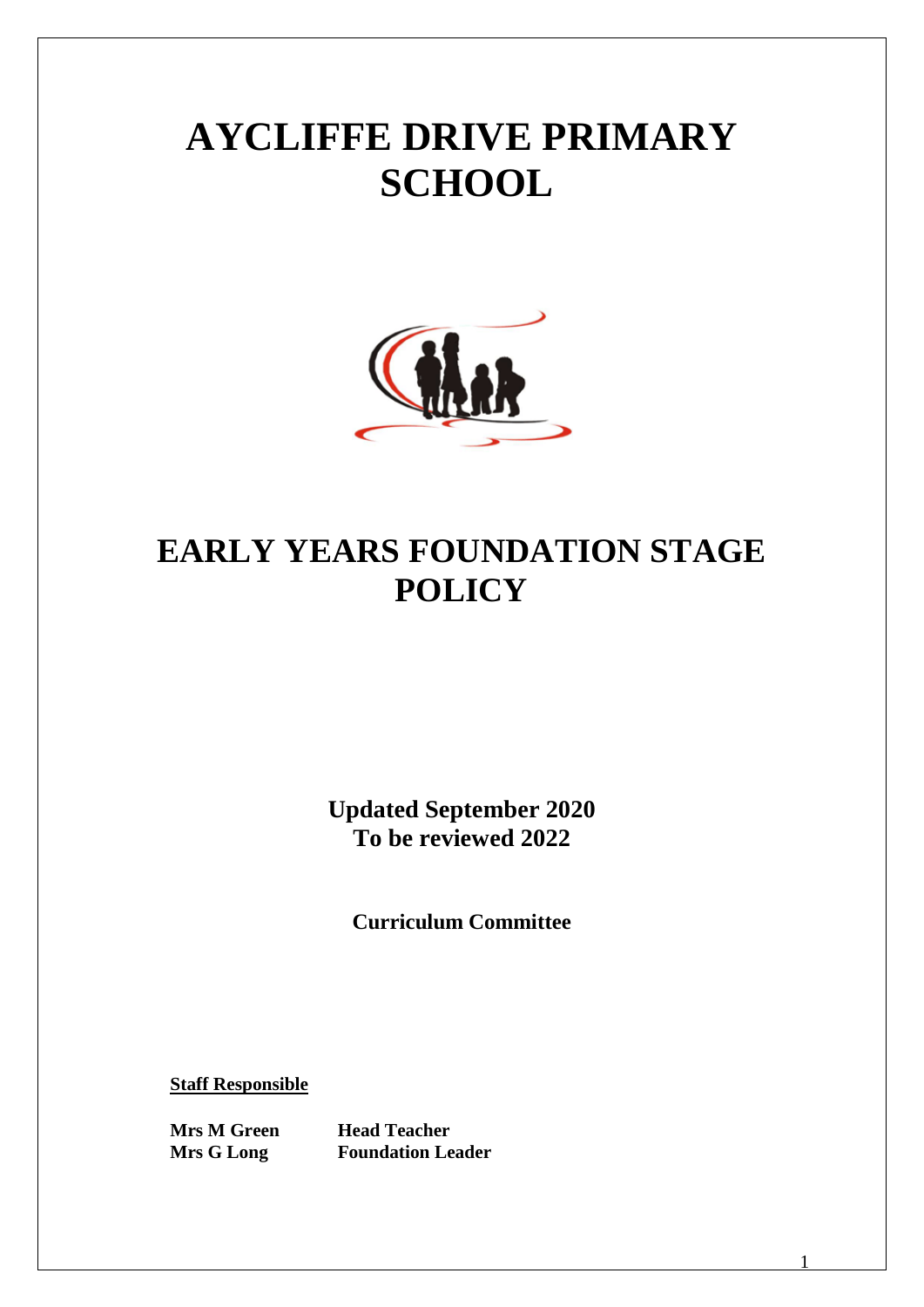# **Definition**

This policy has been developed, taking into account of the school's aims and policies and the document 'The Early Years Foundation Stage' May 2008 and revised framework 2014. It has been discussed by all practitioners across phases and agreed by governors.

The early years' foundation stage in Aycliffe Drive Primary School is for 3 to 5 years of age and covers two periods:

1 Nursery (3-4 years) 2 Reception classes (4-5 years)

# **Introduction**

Early Years Education is the foundation upon which children build the rest of their lives and is an education that encompasses all learning. This policy outlines the purpose, nature and management of early years at Aycliffe Drive Primary School.

#### **Our vision**

At Aycliffe Drive Primary School we believe that every child is unique and is a competent learner, who can be resilient, capable, confident and self-assured.

We are committed to developing positive relationships so that children learn to be strong and independent from a base of loving and secure relationships with parents and school staff.

We aim to provide enabling environments for all children, which play a key role in supporting and extending children's development and learning.

We believe that children learn in different ways and at different rates and that all areas of learning and development are equally important and inter-connect.

# **Principles**

Our principles are based on the EYFS themes and commitments (The Early Years Foundation Stage, 2014)

#### **A unique child**:

We aim to see all children as individuals with a variety of backgrounds and interests to celebrate. We have an understanding that children develop in different ways and at varying rates. We ensure to keep them safe and look after their health and well-being.

#### **Positive Relationships**

Good relationships with both parents and children ensure the best possible outcome for the learning and development of the individual and towards each other. We work alongside one another, parents, children and practitioner to create that feeling of love and security where the child will best learn.

#### **Enabling Environment**

We aim for a secure, rich, challenging and well-planned environment to support and develop all children's learning. Observations will enable us to build upon prior knowledge and experience and to travel along the children's learning journals.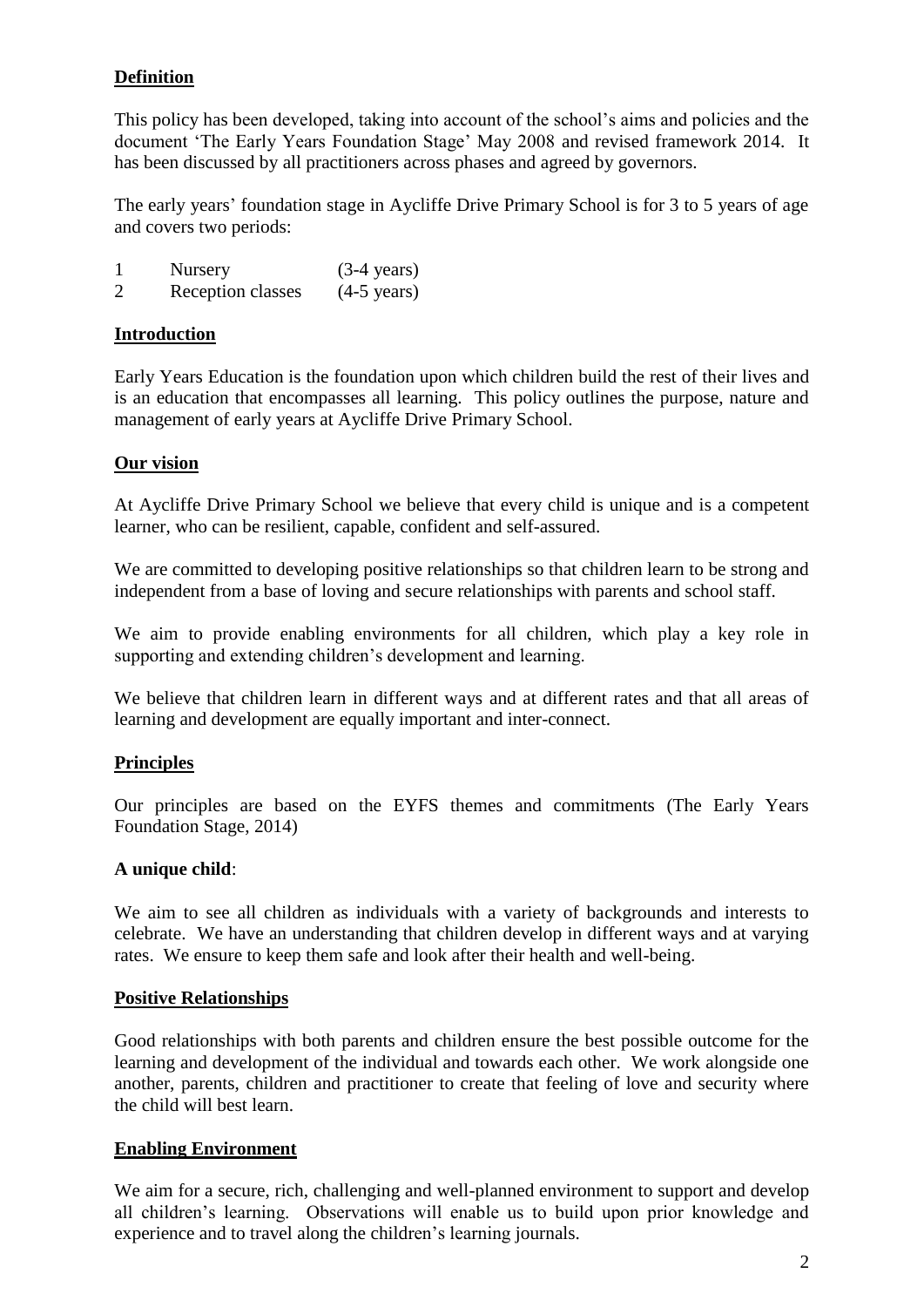# **Learning and Development**

We believe and promote that children learn effectively through play and from each other. We sustain their thinking and concentration through active learning, asking appropriate questions and encouraging them to be critical thinkers. For young children to be developed as a whole person all seven areas of learning are planned for.

# **Aims**

Our overall aims are based on putting the principles into practice.

- We understand the processes involved in children's growth, development and learning and to meet the needs of individuals
- To develop children's sense of identity, culture and positive self image.
- To welcome parents/carers and to communicate the needs of the children and to discuss their progress and development
- To build on prior learning by providing activities at a level that is demanding but still within the children's reach.
- To build good relationships with all partnerships that impact on our children's development
- To involve the local community where appropriate to support the children's learning
- To maintain a clear view of the learning journal for all children but provide different learning opportunities for individual children or groups.
- To provide safe and interesting indoor and outdoor environments so that children can learn within both experiences
- To provide flexible resources that can be used in many different ways to facilitate children's play and exploration
- To review the environment to ensure that it is interesting, attractive and accessible to every child so that they can learn independently.
- To recognise that every child's learning journal is unique to them.

# **The Curriculum**

The curriculum for the Early Years Foundation Stage underpins all future learning by supporting, fostering, promoting and developing children's needs and interests through the 7 areas of learning from September 2012.

The 3 prime areas:

- Personal, social, emotional development
- Physical development
- Communication and language

The 4 specific areas:

- Literacy
- Mathematics
- Understanding the world
- Expressive arts and design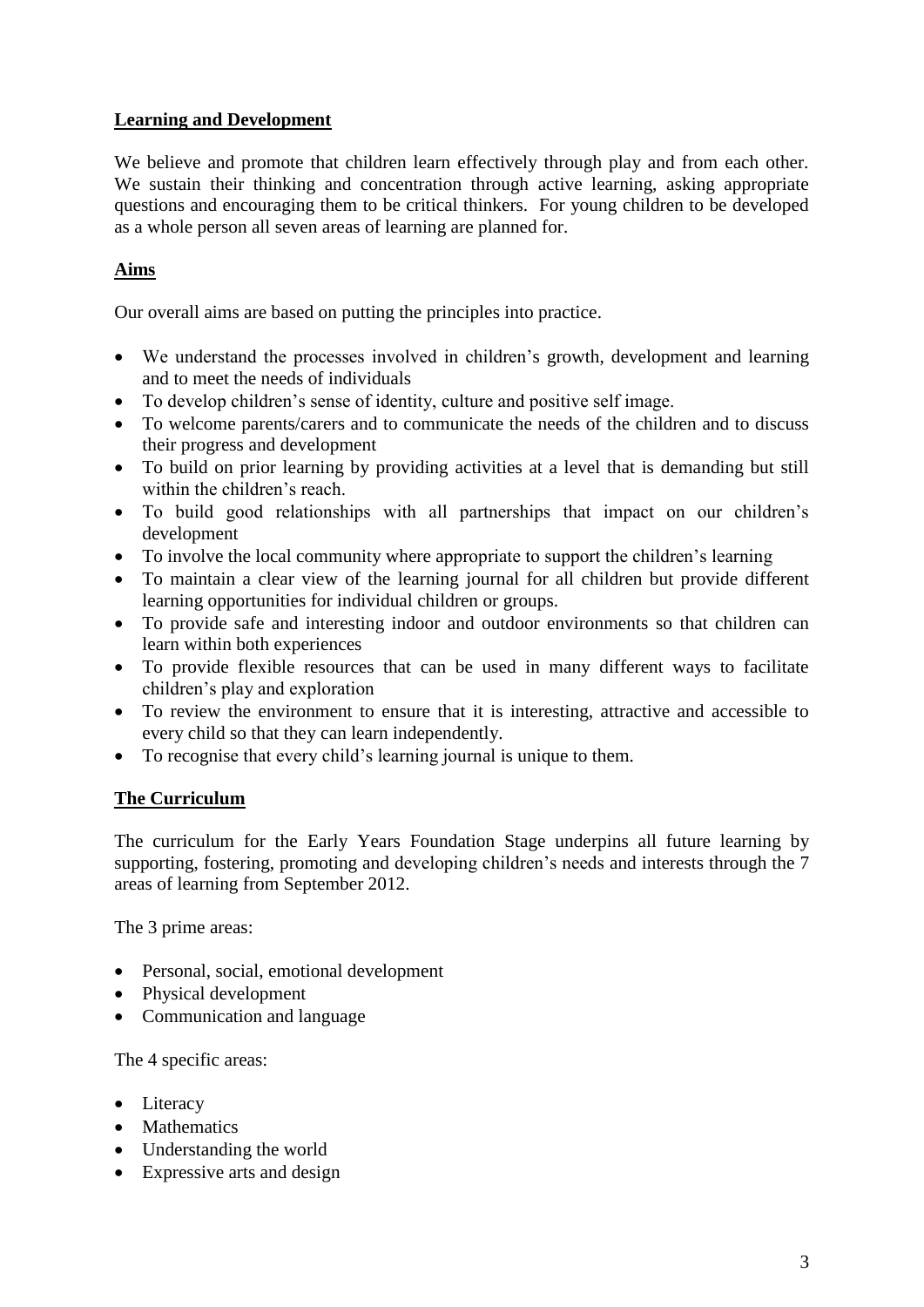# **Parents/Carers**

To develop full potential in all our children we believe in a three way partnership, (child, parents and practitioners). Therefore we provide as many opportunities to communicate valuable information about the way in which their children behave and learn at home. All our parents are involved in their child's achievement and attainment and frequently meet to discuss strategies to improve progress. Communication with parents is currently through tapestry due to Covid 19.

# **Developing Bilingual Children**

At Aycliffe Drive Primary School we are fortunate to have families from different cultures, with different religions and ethnicity and can speak more than one language. We celebrate our individuality and being special on a daily basis. We believe and promote that children and their families should continue to use their first language alongside English. We believe in an open door policy where all are welcome.

# **Learning and Teaching Strategies**

At Aycliffe Drive Primary School we will support our children's development by a number of strategies these may include the following:

- Regular observation to assess each child's progress and needs
- Embedding new learning in what is known or familiar
- To travel along the learning journal of each individual child
- To ensure a balance between adult directed, adult supported and child initiated activities
- To maximise opportunities for experimental learning and for both knowledge based and imaginative play
- To maximise the use of Forest School and outdoor learning facilities
- To work in small groups to maximize progression, involvement and participation
- To encourage positive dispositions towards learning
- To use assessments based on observation in order to inform planning for individual learning.
- Activities will reflect the different ways that children learn using the three characteristics of effective learning:
	- Playing and Exploring
	- Active Learning
	- Creative and Thinking Critically

# **Strategies used to ensure full potential for all**

At Aycliffe Drive Primary School we aim for all children to see themselves as confident and capable learners and to develop an 'I can do' approach. We do this in a number of strategies, which include:

- We plan a curriculum for all children's individual needs
- We aim to resource our environment to support all children's learning
- We provide parent workshops and support
- $\bullet$  Pupil progress meetings to identify our underachievers, next steps for learning and intervention groups
- We analyse data 3 times a year to address issues and put in extra support where needed.
- To address the individual needs of all pupils.